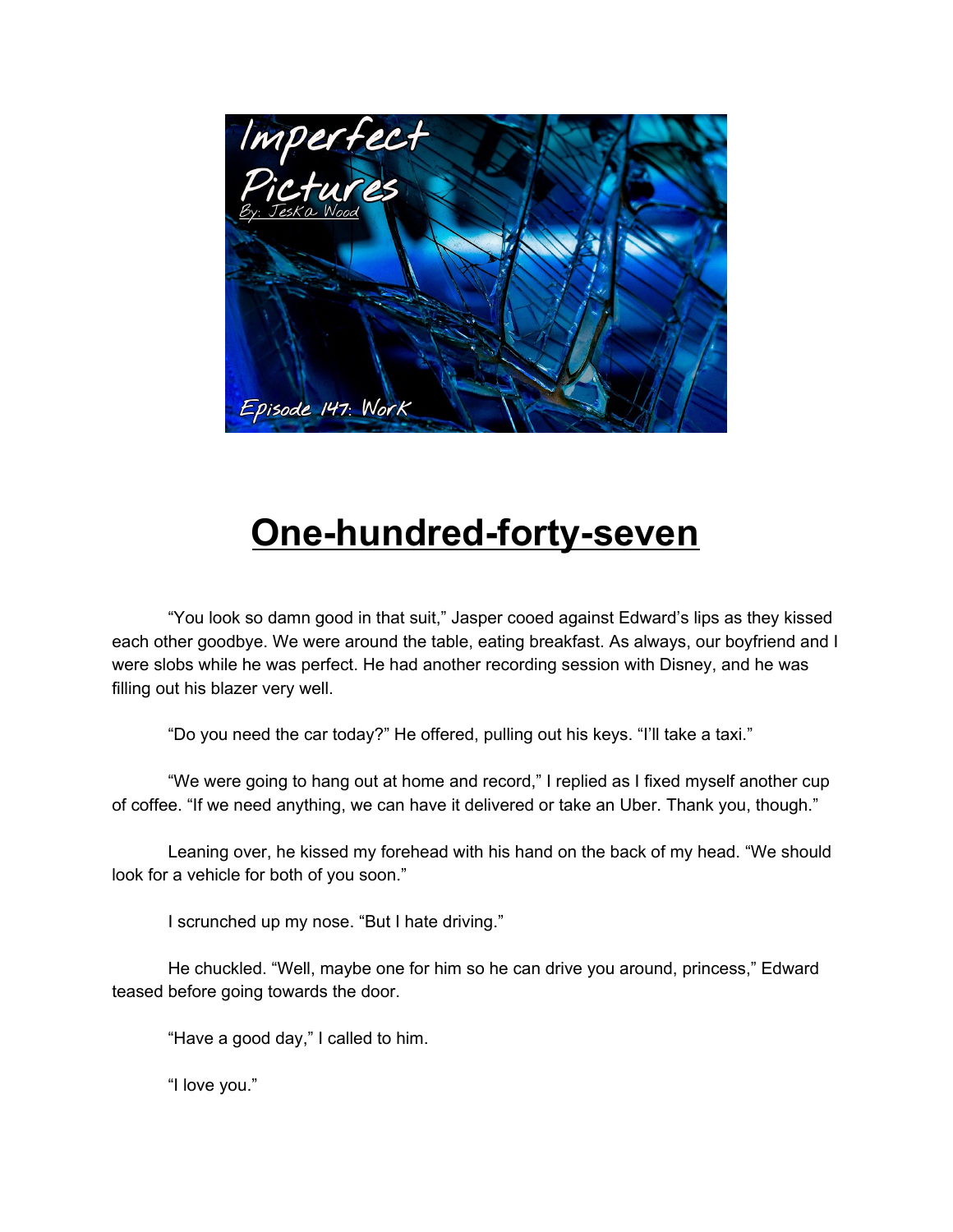"I love you, too," our boyfriend and I said at the same time. It made him beam.

Once he was gone, Jasper glanced over at me. "So, I need to work out if I'm going to eat this well." He patted his firm stomach. "Do you want to take a shower after that?" He offered.

"Do you mind if I join you in the gym? I have to up my cardio if I'm going to keep up with you."

"Oh, I'd love the company," he stated right away with a smile. "Why don't you get ready? I'll do the dishes. I just need to put on my shoes." He was only in basketball shorts. It made me so much more excited to work out. I hoped he would spend some time on the treadmill so I could watch. I was positive he wasn't wearing underwear.

Pulling on yoga pants and putting up my hair, I slipped on a pair of tennis shoes. He quickly joined me, running to the restroom before preparing himself.

First, I stretched my arms and my legs, popping my back and neck as I did. Jasper warmed up on the elliptical. That was better than jogging. I stopped to gawk at him for a moment because I was right about him being commando, and his shorts were thinking about sliding down his narrow hips.

"What?" He questioned with a smirk.

"Nothing," I muttered quickly, embarrassed at being caught. I rushed to the treadmill myself.

"In a little while, would you mind spotting me?" He asked as he upped the pace.

"Of course," I panted as I turned the speed up right away to hide my flush. "I mean, you just want a good excuse to look at my melons," I said the last word sarcastically.

He laughed loudly, his head going back. I loved making him do that. It was so pure and sweet. "Yeah, you're right. But I need a spotter either way."

How that man's muscles moved was… breathtaking. Everything was tight and solid. He switched from the back machine to the free weights while I took my turn on the elliptical. Then he started setting up the bench. He put three hundred pounds worth of weights on the bar.

"Let me know when you're ready," he said, wiping his face before swiping the towel at his sweaty body. It was glistening, his skin tanned from staying outside for so long. He was much darker than Edward. He was looking like a California surfer boy. I was very much into it.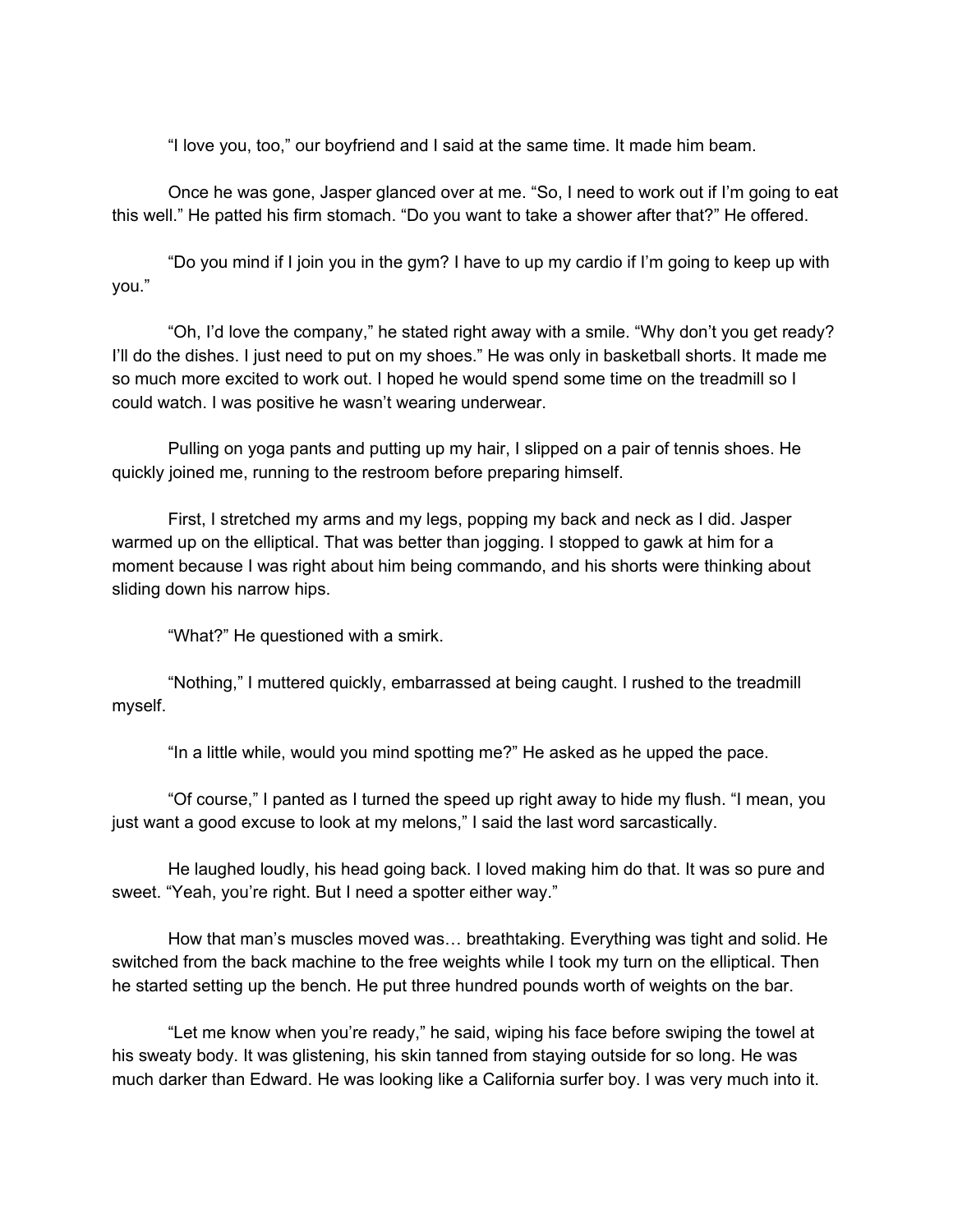I hopped down from the machine and cleaned off my hands before taking a long drink of water. He sat back, smiling at me. I leaned forward and kissed his forehead. He pulled me down for a longer one on the lips.

"This is an amazing view," he mumbled, brushing his fingers over my thigh. "Whew, I've got to not be distracted."

"Right. Please don't hurt yourself. Let's not have your cause of death be my titties."

"Stop," he snorted, scrubbing his hands over his eyes before shaking his head. He peeked up at me and took a deep breath. "Ready?"

I smirked. "Yup."

He did five reps of ten each. He was showing off for me. I don't think he would have pushed himself as hard if I wasn't around. I kind of loved it. He wanted to impress me, and it was working. When he put it back in place, he let out a heavy breath.

"There we go."

Honestly, I could have fucked him on the bench. Jasper sat up, his back to me. He leaned his head back and rolled his shoulders. Sweat dripped down his taut body.

"Would you like a massage in the shower?" I breathed hopefully, biting my bottom lip.

He glanced over his shoulder at me. "Aren't you a sweetheart? I'd love one."

After he wiped his face, I came around to him and offered my hand to help him up. As the water warmed up in the bath, I kissed his chest. He had dozens of tattoos covering his arms and shoulders. Some were small and colorful. A cartoon heart with a dagger or a sugar skull in blue and red. Others were larger and solid black. A compass and a clock on either shoulder. Over his heart was a large rose outline. I pecked the spot several times.

I used the bath gel to help smooth my hands over his back. Taking my time, I savored the closeness. I admit that I just wanted an excuse to touch him. He didn't mind.

Jasper stretched his powerful arms once we got out of the shower and sighed softly. "So, I'll set up the camera equipment while you get things rolling in the kitchen?" He asked. I nodded, drying myself off. He took it from my hands and did my back for me. We gazed at our foggy reflection in the mirror. "How are you?"

"Happy."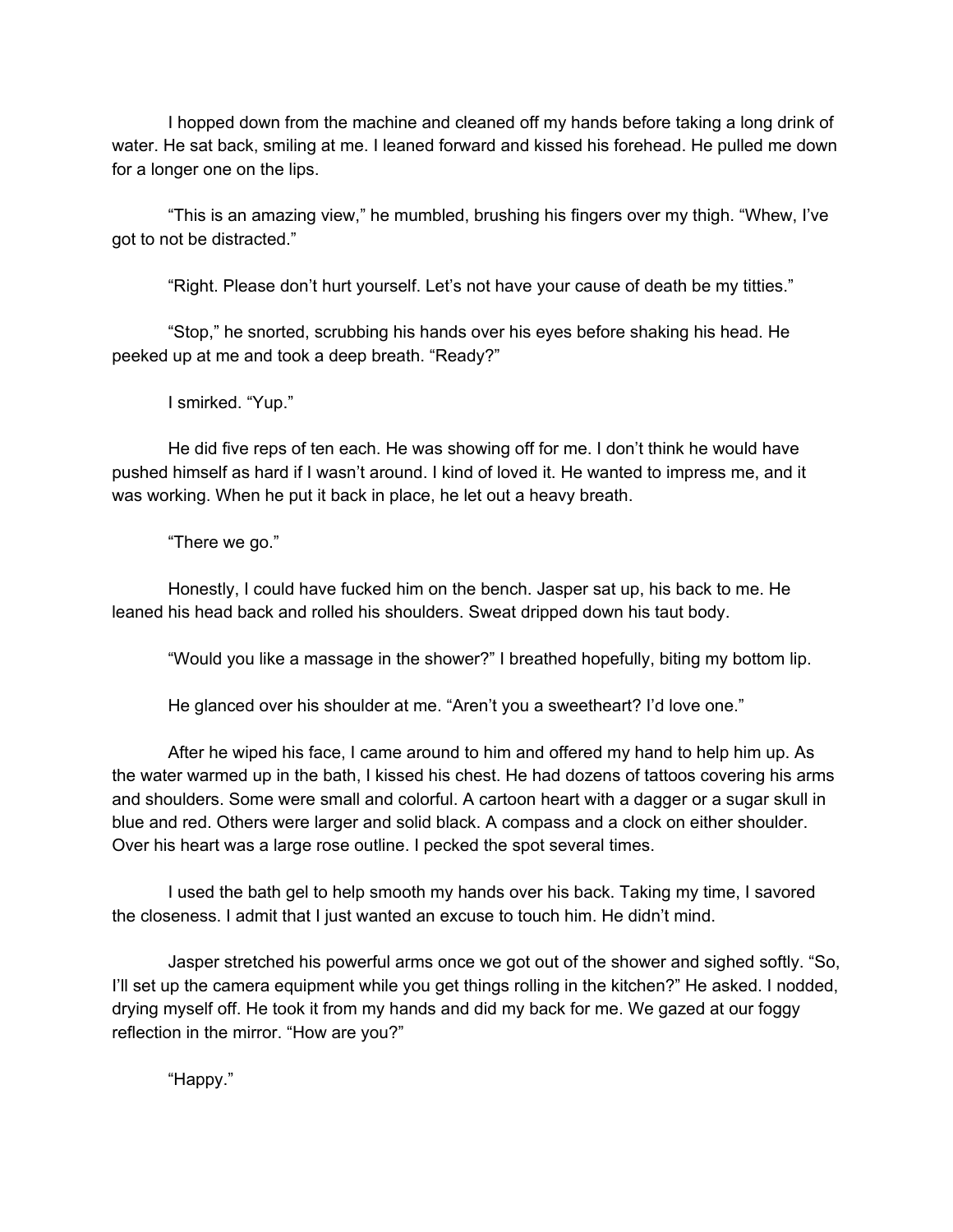"Me too." He kissed my shoulder. "I'm ready to do this with you."

I let my hair dry naturally while I did my makeup. It didn't take me long to finish. When he was satisfied with the equipment, he came to help me with the food. He was always so eager.

"So, you do the intro this time, and I'll do it the next, hm?" He asked, writing something down on the clipboard.

"Sounds good."

We stood in front of the island. Underneath, he held my hand for a moment before he began to countdown. "Okay, three, two, one…"

"Hi, and welcome back to the channel. My name is Bella, and I'm about to cook with the incredibly handsome Jasper. Today, Eddie is off doing some voice-overs, and whenever he does that, he ends up with a sore throat. And one of the best medicines is homemade chicken soup."

He glanced over at me with a charming smile. "He does love his soup. I'm excited too because it smells incredible in here already," he replied smoothly. "So, what kind are we having?"

"So, our man loves French onion, but I've made it for him a lot, so we're doing a twist on it. We're going to do a chicken, mushroom, and onion soup. It's going to have loads of really condensed flavor, and the vegetables are especially good for your throat. It's a very healthy meal until you add the garlic cheese toast."

He soaked in every word. "Sounds great. Tell me what to do, Ms. Swan."

Working with him in this way was so natural. He was more serious than Edward. It felt more like work when I was with him. That didn't mean I wasn't having fun. It was just more structured. He flirted differently while we were. It wasn't as dirty. It was the way he touched me, gazed at me, spoke to me.

Once the soup was in the crock-pot to simmer until we were ready for it, we started on the quick Italian loaf that would bake in the oven while we filmed the dessert. It was a cinnamon apple cake with caramel drizzled over the top.

We made a gigantic bowl of it for the video and shared, only cutting up one of the two loaves I made. It was good enough to eat for two meals in a row, but I would add a salad to mine in the evening. He and I relaxed outside while we ate. After, I sat on his lap.

He was so quiet. His eyes were staring off into the distance, gazing at the city.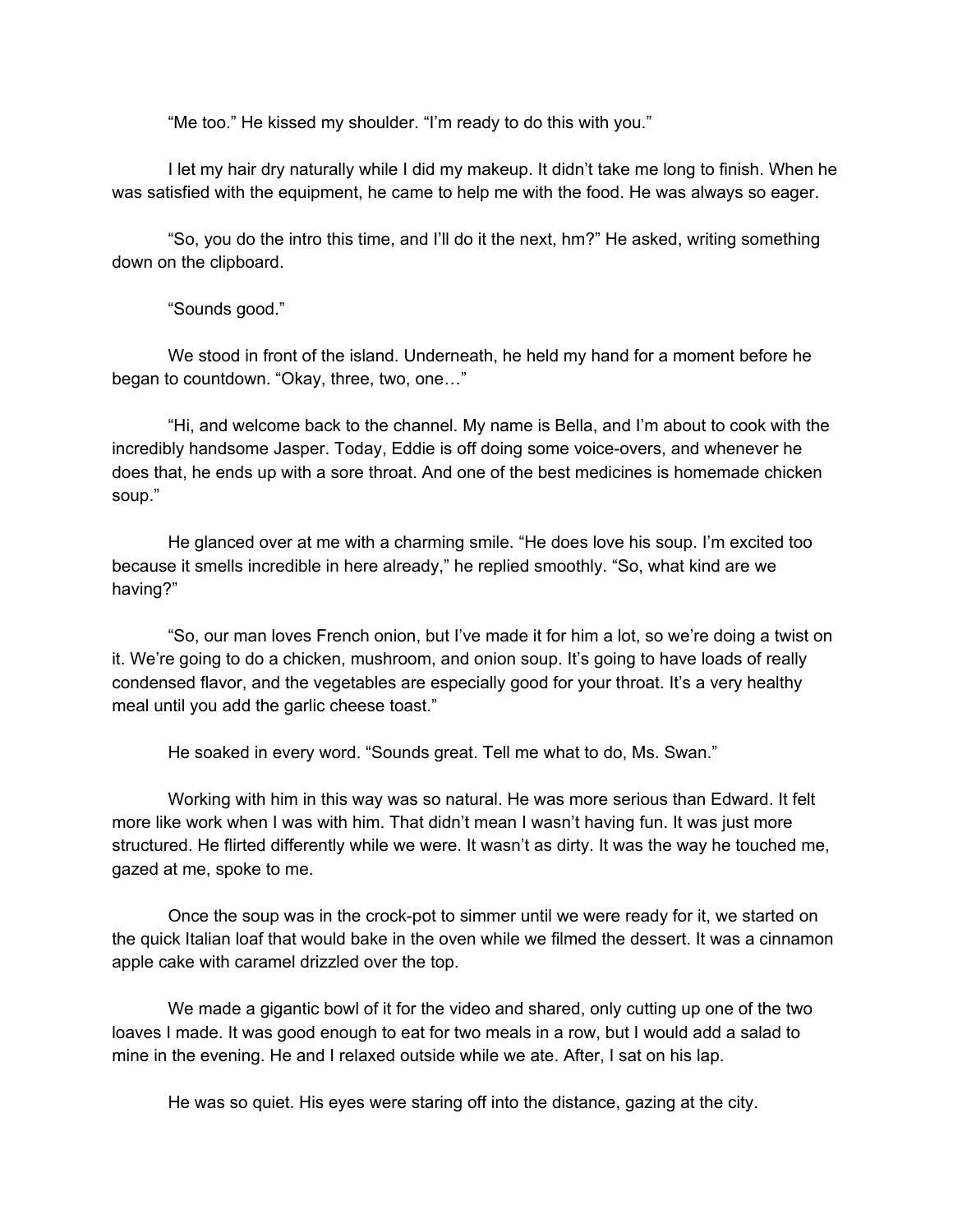"Are you okay?"

"Hm?" He peeked at me and smiled. "Oh, yeah. Just thinking."

"About?"

He shook his head. "Just the videos." He took a sip of his beer as he patted my thigh with his other hand. "I've had a lot of fun, and I'm not ready for it to be over. I don't suppose you'd like to make another one with me?"

"What kind?" I asked, expecting it to be dirty. Or maybe hoping.

"Do you want to play a game with me? I wanted to do some retro gaming. All you have to do is play and talk trash with me."

"So… be me?" I looked over my shoulder at him. He winked.

"Exactly."

"Sure. Set it up. We've got a few hours before the boss comes home. We should be good little employees and work hard for our money." I nibbled on his ear. He leaned into it, curling his fingers under my jaw.

Jasper slid his palm over my stomach, pulling me tighter to his body. "Yes. Exactly. Better earn our keep."

"By playing video games."

He patted my tummy. "Yup."

Moving the chairs close together, he set up the computer so we could record with Edward's face cam. I wouldn't know what he picked until we started. His hand rested on my spine as we leaned into the shot.

"Hi! Welcome! My name is Jasper Hale, and this gorgeous creature is the talented Ms. Isabella Swan, and today we're doing a little retro gaming!"

I peeked over. "Okay, just to be clear, what is retro?"

"Anything from the PlayStation 3 or Xbox 360 or before."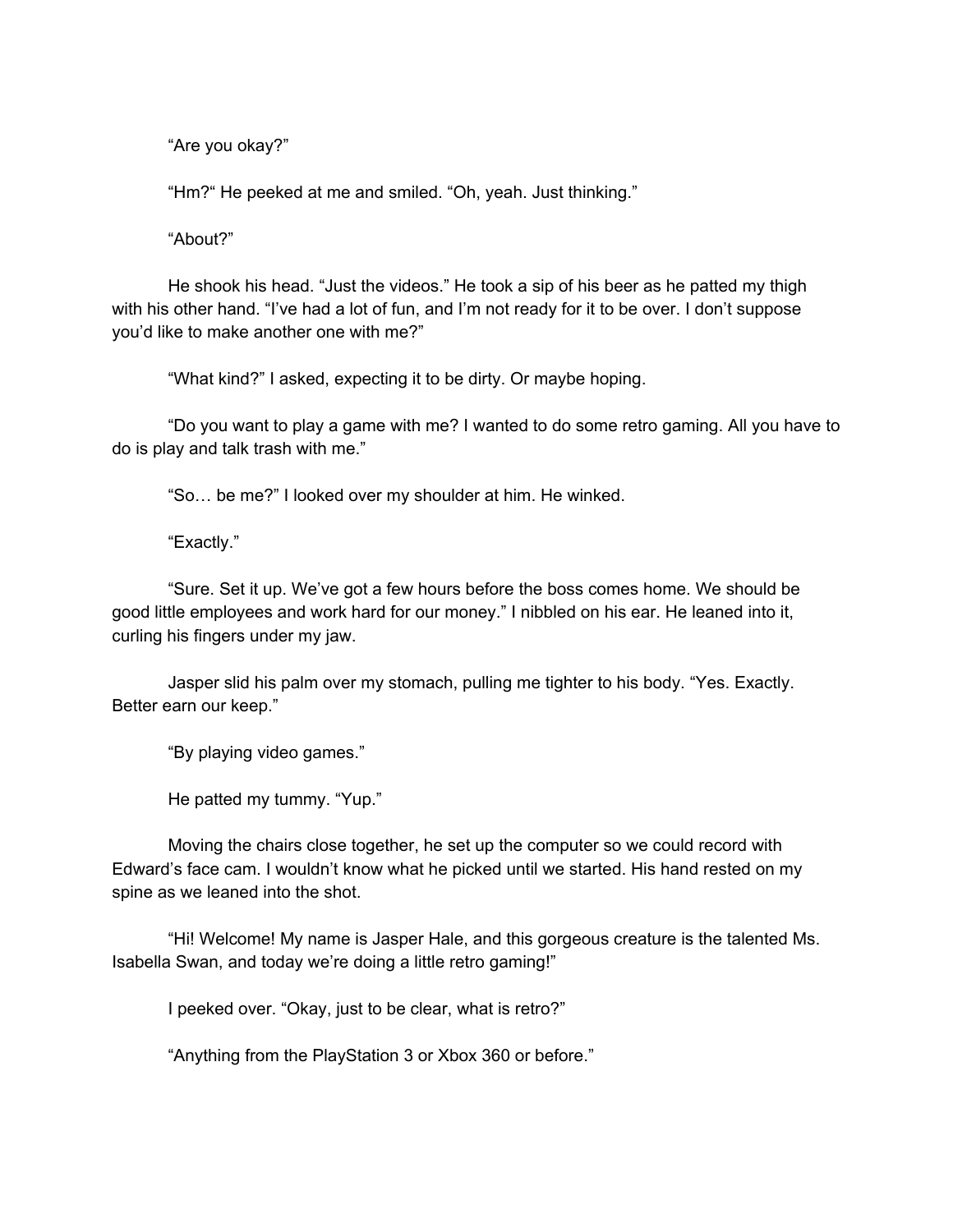I laughed. "Oh, alright. Things I bought as an adult are retro now. That is awesome," I said sarcastically. I shook my head and sighed. "The first big gift I purchased for Aiden was a PS2 with a bunch of games and books. I was… Eighteen or Nineteen?"

"Aw! What games did you get him?"

I leaned into his hand that was still on my back. "Final Fantasy X and Kingdom Hearts. And I finished them both before him. I would stay up all night playing. I had two full one-hundred-twenty-five hour play-throughs on Final Fantasy. This was before the trophies they give you, but if they did, I would have had the platinum on both."

"Oh, we should do both of those then at some point," he mumbled almost to himself. "I mean, if you don't-" He cleared his throat. "Sometimes you mention Aiden, and… is it okay if I put that in the videos? When they make sense. I don't want to erase who you are. Tony always makes sure he doesn't, but he's worried about oversharing. He's not been brave enough to ask you."

I bit my lip. "Yeah. Of course. Thank you for asking first, though. This is the kind of thing he'd love to watch, actually. So, no... It's cool. Thank you for being so comfortable with me talking about him. Sometimes, I feel like Edward is- I don't know, mad at him."

"He is. He's pissed he didn't cherish the time he had with you, how he would have. He's annoyed he hurt you the last night you were together. So am I, but I didn't know the man to judge him. You cared about him, and that's what matters." He paused, clearing his throat again before shaking his head. "Ready to begin?"

I nodded. He pressed a button to start the game. I recognized the music right away. Laughing, I leaned back in the seat. I turned to gaze at him before saying the first line I knew by memory. "War. War never changes." I clapped my hands. "Yay, a game I'm good at so I won't look dumb. Thank you."

He laughed too. "Today, we're playing Fallout 3."

"The voice work in this is so hilariously uneven. Like amazing, super sexy Dad Liam Neeson and like five other people they cycle through that have two unique voices, tops."

"They spent all their money on Liam."

I giggled before glancing at him. "Right. Is it uncomfortable that I think my father has a sexy voice?" I asked jokingly. He wiggled his eyebrows, making me snicker.

A baby cried on the screen, signaling the beginning of the playable parts. "Ohhh, this is the hardest part of the game. I've got to make my face not look like a troll."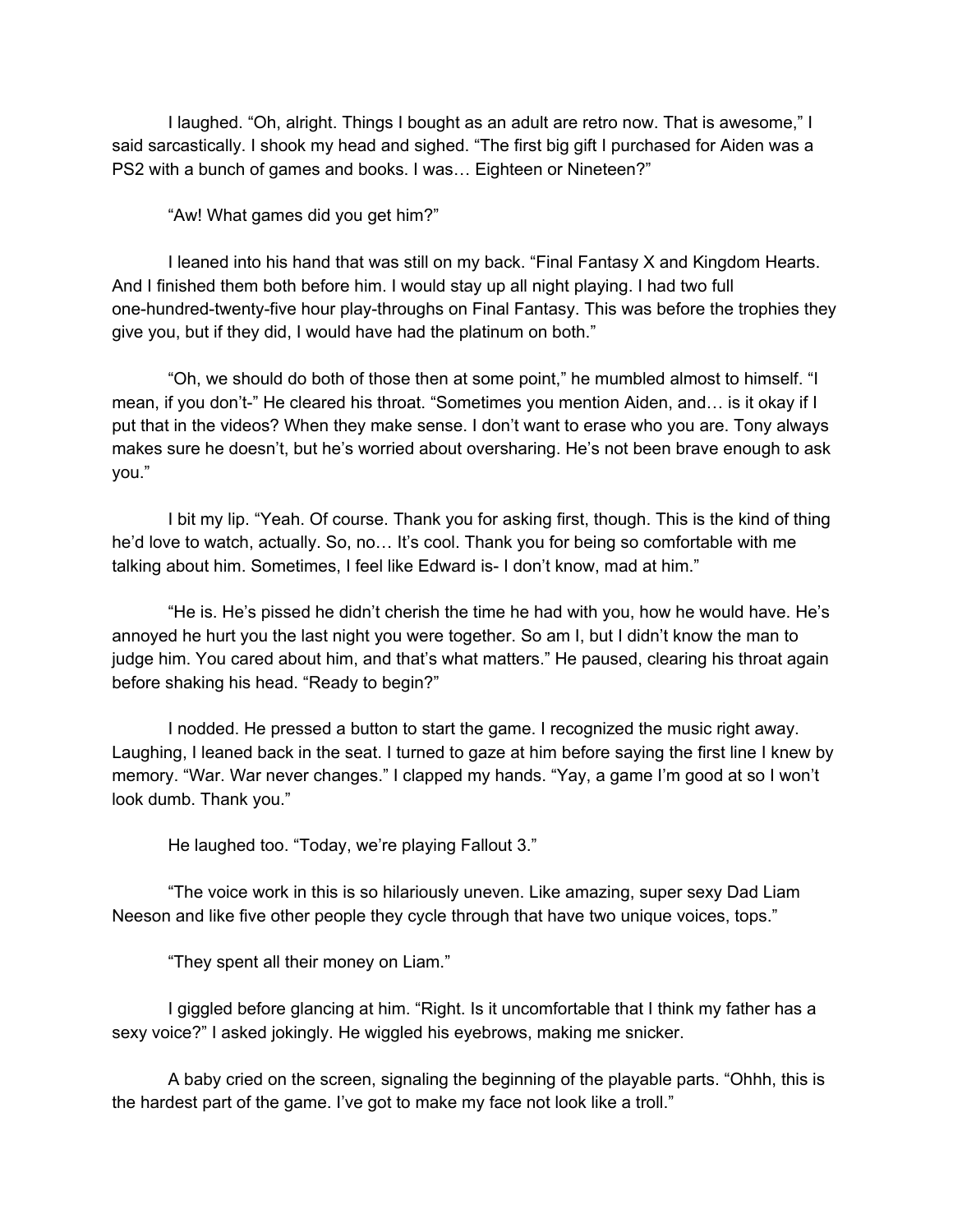Two hours later, we were a good way into doing several missions as stupidly as possible. I was having so much fun. I was on my knees beside him, staring at the screen. He looked at his watch. "Okay. That's enough film to start with."

"Aw," I said playfully, moving around the game's first town, Megaton, to look for mole rats.

"Don't worry. If this goes well, we can do this whenever you want."

I leaned over and pressed a kiss to his cheek while still gazing at the screen. "You do the outro or me?"

"You can."

"Alright, y'all! That's all for us today. If you enjoyed, please do all the bells and whistles. Comment down below what retro games you're interested in us playing next and-" I paused as I continued to play. Something big came into view. I hadn't saved yet. It was running towards me. "OH, SHIT! Deathclaw! RUN! Fuck, fuck, fuck…"

Jasper cackled, cutting it off right there. "Perfect! Thank you!"

"I just died," I pouted. "At least I saved like ten minutes ago."

He was still laughing, leaning back in his computer chair. "God, that was fun. I haven't done anything like that in ages. You're a good gamer! I wasn't expecting that. I haven't seen you play this much."

"I don't much anymore. I'm not as good as you or Edward, though."

Waving me off, he rolled his eyes. "We're not, for one. We're okay. And don't compare us. That's not the point. You're so entertaining to watch. Your sarcasm gives me life."

Then he kissed me before I could argue with him. He pulled me onto his lap as it deepened, my fingers sliding into his thick blond curls. Suddenly, he picked me up and carried me to the couch. Laying me back, he moved over me without breaking our kiss.

"I've wanted you all damn day long," he mumbled as he pecked my throat. "In the gym. Fuck," he whispered against my collarbone, pulling my shirt down to expose my breasts some more. "I wanted you on that bench so bad, but I knew if we started, nothing would get done today." Jasper shoved his face into my chest, pushing them together.

"I did, too," I admitted breathlessly.